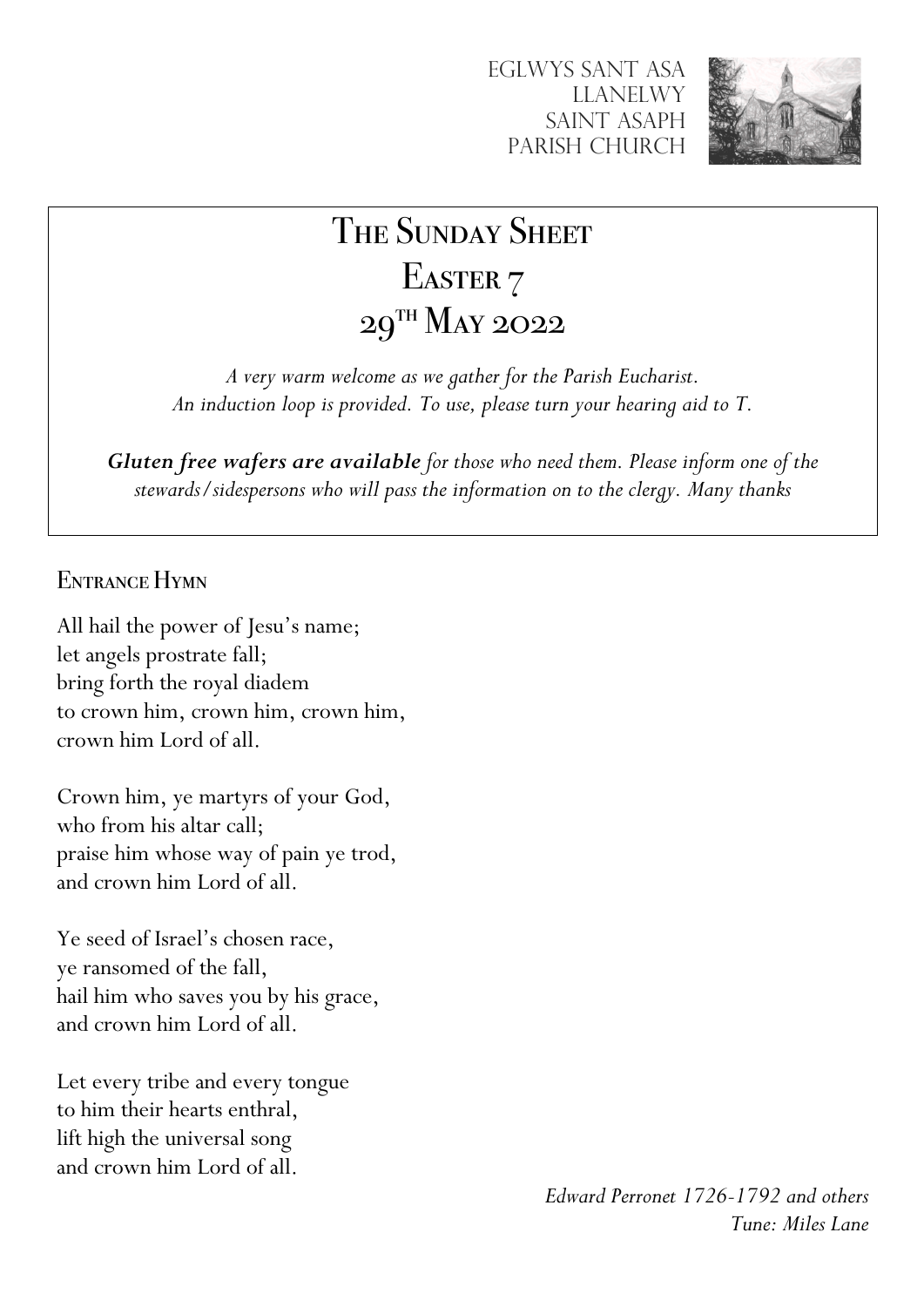# **THE COLLECT**

O God the King of glory, you have exalted your only Son Jesus Christ with great triumph to your kingdom in heaven: we beseech you, leave us not comfortless, but send your Holy Spirit to strengthen us and exalt us to the place where our Saviour Christ is gone before, who is alive and reigns with you and the Holy Spirit, one God, now and for ever. **Amen.**

## Acts 16. 16-34

A reading from the Acts of the Apostles.

One day, as we were going to the place of prayer, we met a slave-girl who had a spirit of divination and brought her owners a great deal of money by fortune-telling. While she followed Paul and us, she would cry out, 'These men are slaves of the Most High God, who proclaim to you a way of salvation.' She kept doing this for many days. But Paul, very much annoyed, turned and said to the spirit, 'I order you in the name of Jesus Christ to come out of her.' And it came out that very hour.

But when her owners saw that their hope of making money was gone, they seized Paul and Silas and dragged them into the market-place before the authorities. When they had brought them before the magistrates, they said, 'These men are disturbing our city; they are Jews and are advocating customs that are not lawful for us as Romans to adopt or observe.' The crowd joined in attacking them, and the magistrates had them stripped of their clothing and ordered them to be beaten with rods.After they had given them a severe flogging, they threw them into prison and ordered the jailer to keep them securely. Following these instructions, he put them in the innermost cell and fastened their feet in the stocks.

About midnight Paul and Silas were praying and singing hymns to God, and the prisoners were listening to them. Suddenly there was an earthquake, so violent that the foundations of the prison were shaken; and immediately all the doors were opened and everyone's chains were unfastened. When the jailer woke up and saw the prison doors wide open, he drew his sword and was about to kill himself, since he supposed that the prisoners had escaped. But Paul shouted in a loud voice, 'Do not harm yourself, for we are all here.' The jailer called for lights, and rushing in, he fell down trembling before Paul and Silas. Then he brought them outside and said, 'Sirs, what must I do to be saved?' They answered, 'Believe on the Lord Jesus, and you will be saved, you and your household.' They spoke the word of the Lord to him and to all who were in his house. At the same hour of the night he took them and washed their wounds; then he and his entire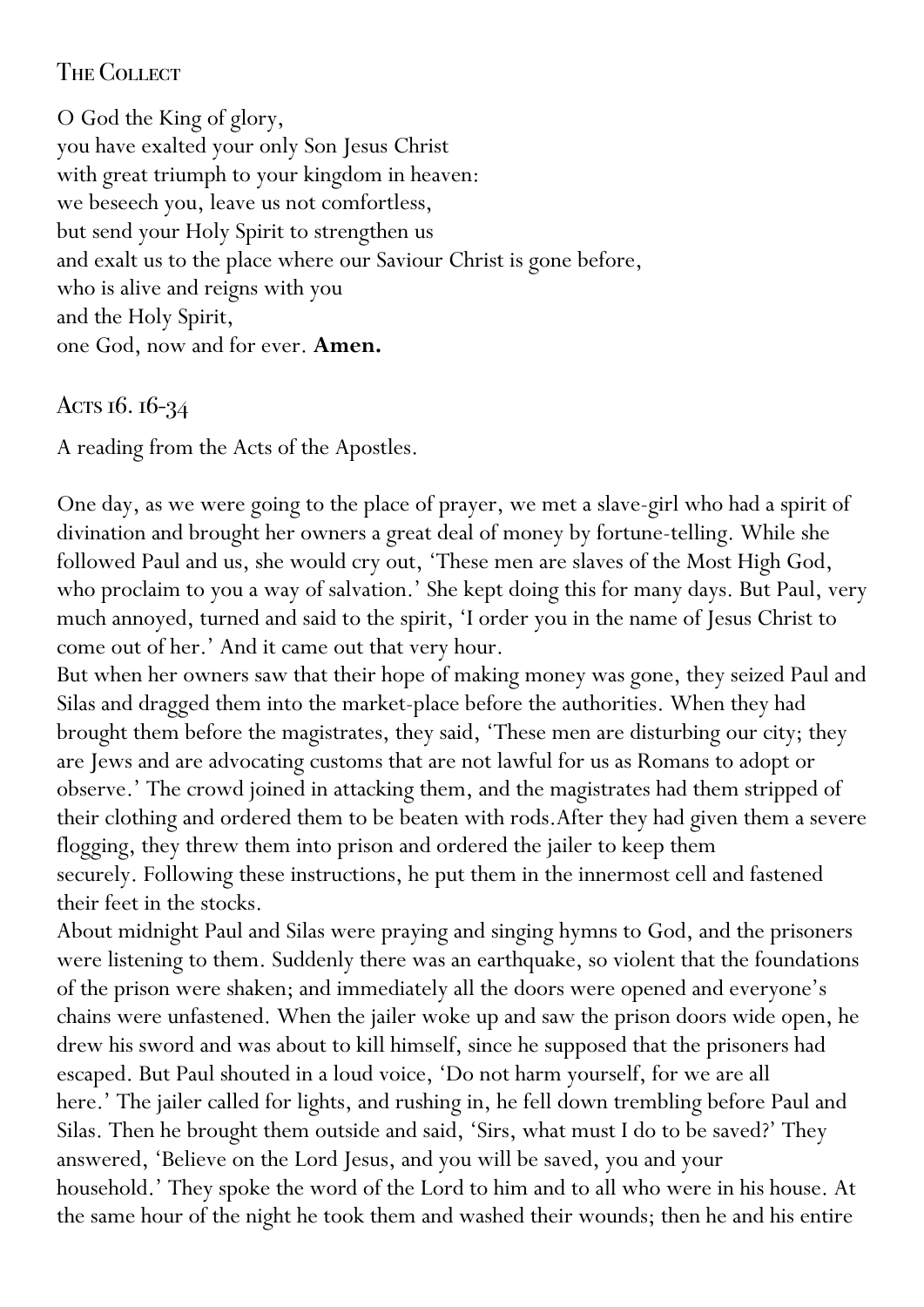family were baptized without delay. He brought them up into the house and set food before them; and he and his entire household rejoiced that he had become a believer in God.

For the word of the Lord: **Thanks be to God.**

The Gospel *Please Stand*

*Alleluia, alleluia, opening our hearts to him, singing alleluia, alleluia, Jesus is our King.*

Create in us, O God, a humble heart that sets us free to proclaim the wondrous majesty of our Father in heaven.

We bear the name of Christ. Justified, we meet with him. His words and presence calm our fear, revealing God our Father here.

Pour our your Spirit on us, empowering us to live as one, to carry your redeeming love to a world enslaved by sin.

*'Post Green' Sherrell Prebble*

JOHN 17. 20-26 Listen to the Gospel of Christ according to Saint John. **Glory to you, O Lord.**

Jesus prayed to his Father:

'I ask not only on behalf of these, but also on behalf of those who will believe in me through their word, that they may all be one. As you, Father, are in me and I am in you, may they also be in us, so that the world may believe that you have sent me. The glory that you have given me I have given them, so that they may be one, as we are one, I in them and you in me, that they may become completely one, so that the world may know that you have sent me and have loved them even as you have loved me. Father, I desire that those also, whom you have given me, may be with me where I am, to see my glory, which you have given me because you loved me before the foundation of the world. 'Righteous Father, the world does not know you, but I know you; and these know that you have sent me. I made your name known to them, and I will make it known, so that the love with which you have loved me may be in them, and I in them.'

This is the Gospel of the Lord. **Praise to you, O Christ.**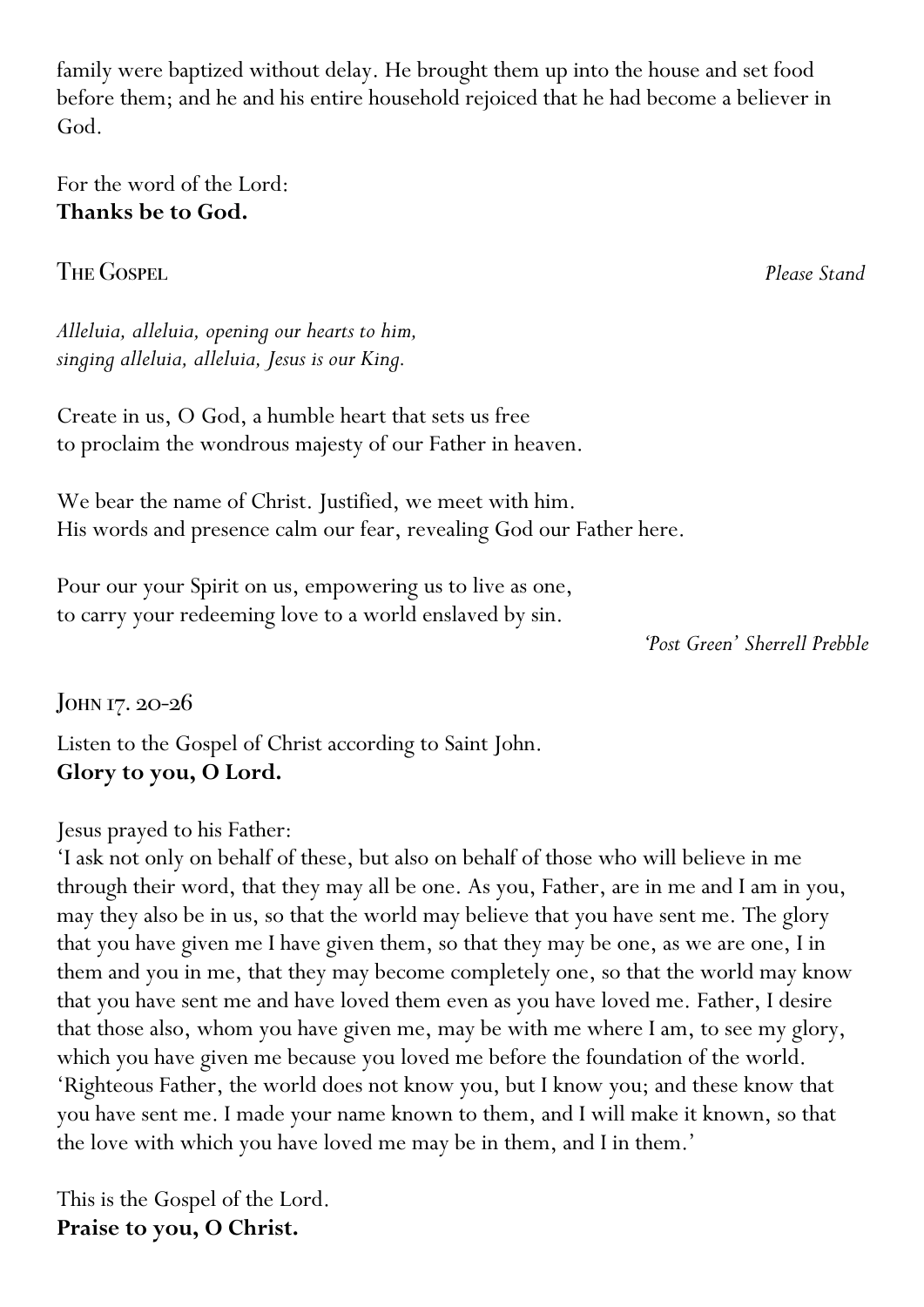# OFFERTORY HYMN

Alleluia, sing to Jesus! his the sceptre, his the throne; Alleluia, his the triumph, his the victory alone: hark, the songs of peaceful Sion thunder like a mighty flood; Jesus out of every nation hath redeemed us by his blood.

Alleluia, not as orphans are we left in sorrow now; Alleluia, he is near us, faith believes, nor questions how: though the cloud from sight received him, when the forty days were o'er, shall our hearts forget his promise, "I am with you evermore"?

Alleluia, bread of angels, thou on earth our food, our stay; Alleluia, here the sinful flee to thee from day to day: Intercessor, Friend of sinners, earth's Redeemer, plead for me, where the songs of all the sinless sweep across the crystal sea.

Alleluia, King eternal, thee the Lord of lords we own; Alleluia, born of Mary, earth thy footstool, heaven thy throne: thou within the veil hast entered, robed in flesh, our great High Priest; thou on earth both Priest and Victim in the eucharistic feast.

> *William Chatterton Dix 1837-1898 Tune: Hyfrydol*

PRAYER OVER THE GIFTS

Father, by your Holy Spirit, hold the Church in unity and keep it faithful to your word, so that, breaking bread together, we may be one with Christ in faith and love and service, now and for ever. **Amen.**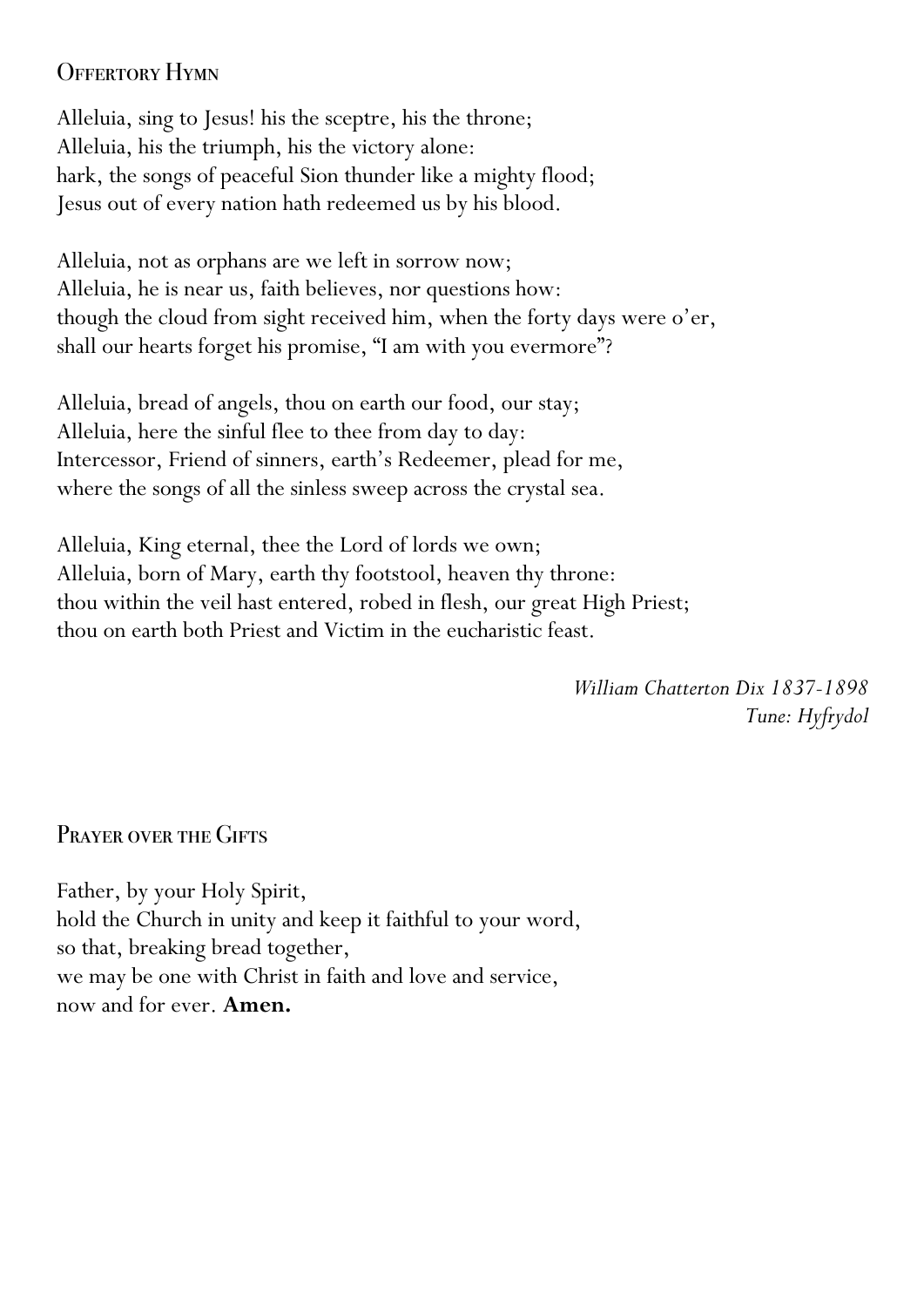#### Hymn at the end of Communion

My Jesus, my Saviour, Lord, there is none like you; all of my days I want to praise the wonders of your mighty love. My comfort, my shelter, tower of refuge and strength, let every breath, all that I am, never cease to worship you.

Shout to the Lord all the earth let us sing power and majesty, praise to the King: mountains bow down and the seas will roar at the sound of your name. I sing for joy at the work of your hands, for ever I'll love you, for ever I'll stand; nothing compares to the promise I have in you.

> *Words & Music: Darlene Zschech b.1965*

#### Post Communion Prayer

Eternal Giver of love and power, your Son Jesus Christ has sent us into all the world to preach the gospel of his kingdom: confirm us in this mission, and help us to live the good news we proclaim; through Jesus Christ our Lord. **Amen.**

#### Final Hymn

Christ triumphant, ever reigning, Saviour, Master, King, Lord of heav'n, our lives sustaining, hear us as we sing: *Yours the glory and the crown, the high renown, the eternal name.*

Priestly King, enthroned for ever high in heav'n above! Sin and death and hell shall never stifle hymns of love: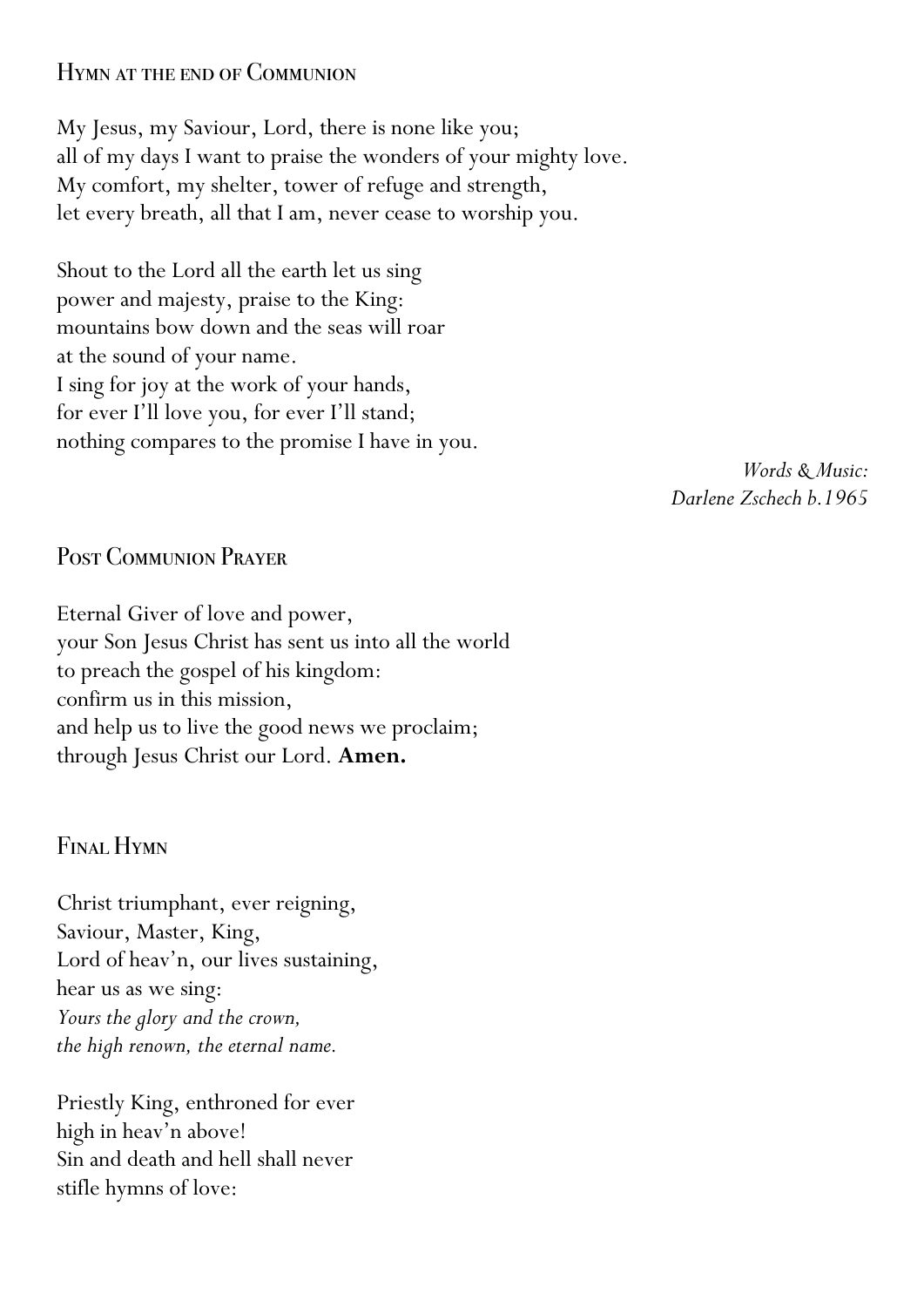So, our hearts and voices raising through the ages long, ceaselessly upon you gazing, this shall be our song:

*Michael Saward b.1932 Tune: Guiting Power*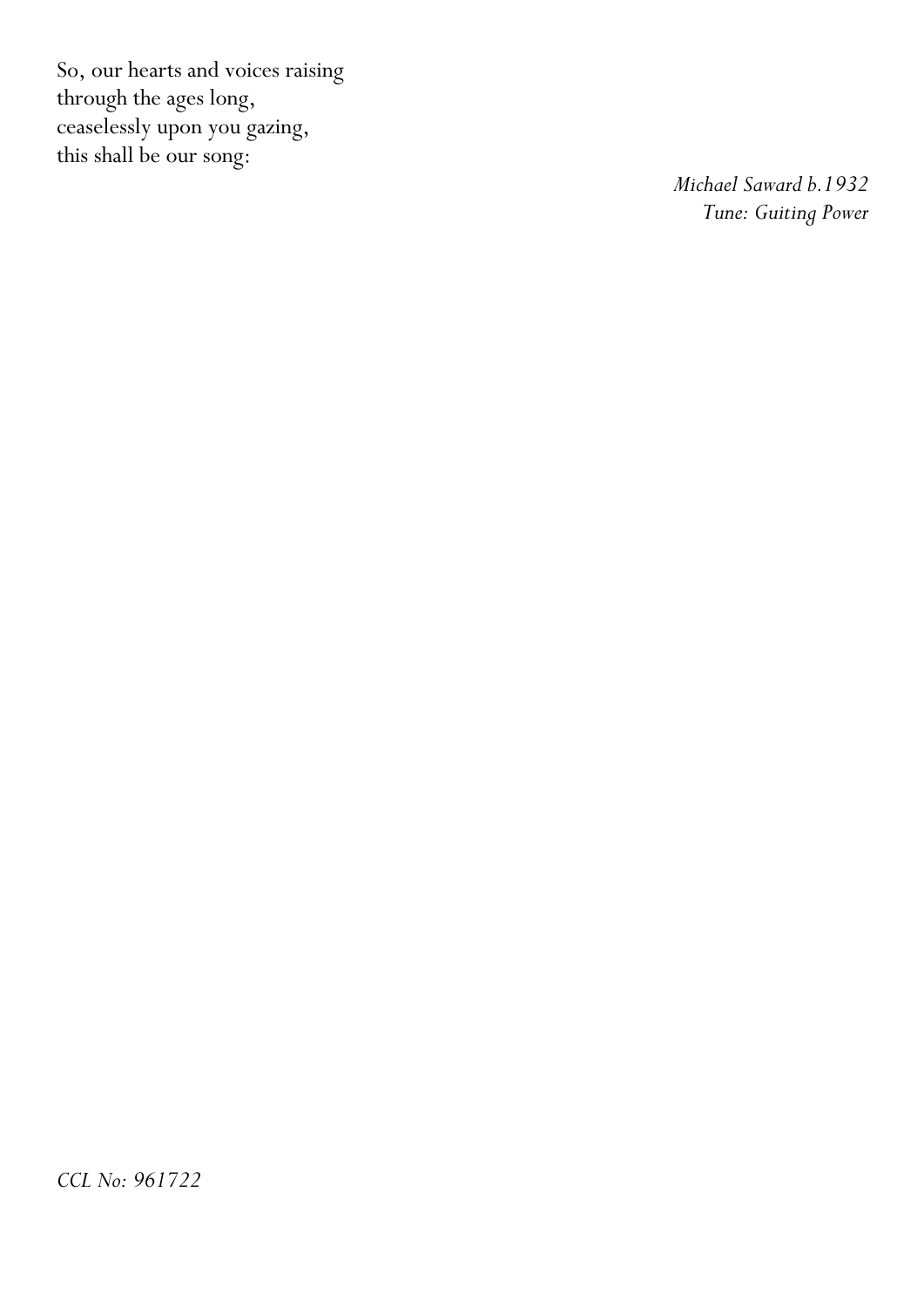#### Today's Readings

## Acts 16. 16-34

Paul and Timothy find that their message and acts of spiritual power get them into trouble in Macedonia, and they end up in jail. But God intervenes to free them, leading to the dramatic conversion of the jailer and his household.

## Revelation 22. 12-14, 16-17, 20-21

Revelation paints a compelling picture of the celestial city of God, full of hope but also warnings to the churches to sharpen up their act. It rounds off with a call to come and drink the waters of life in the heavenly Jerusalem.

# JOHN 17. 20-26

Jesus breaks away for a moment from the needs of his disciples as they prepare for life and work without him. He prays for those who will believe through them, and his prayer is for unity, love and faithfulness.

# **NOTICES**

**Covid 19** Please use the hand sanitiser and **please do continue wear a face covering** when coming to church. Please take care to keep one another safe.

**Refreshments.** Do join us for coffee after the Eucharist this morning. No charge but donations gratefully received.

**Jubilee weekend**. There will be a flower festival and a photography exhibition at the parish church over the Jubilee weekend, June 2-5th. We will need stewards for the event; stewarding sessions are hour and half long. If anyone is able to help with the stewarding/ welcoming over the weekend, please see Gwenda Hardie or Janet Cameron.

**Evening locking up rota.** The church is now open over the weekends as well as during the week. Key holders continue to lock up after the various activities mid week. Please sign up on the rota at the back of back of the church if you are able to help with this.

# **Forget-me-not Afternoons.**

Afternoons of various activities for those living with dementia. Carers and those personally affected by dementia are most welcome. Further information from Janet Cameron 01745 583770

**Flower Festival** to celebrate the Queen's Diamond Jubilee at the Parish Church from Thursday 2nd June to Sunday 5th June. 10am. To 4pm Thursday to Saturday and 12noon to 3pm on Sunday. Refreshments available. A warm welcome to all!

**Jubilee Choral Evensong** giving thanks for the 70 year reign of Elizabeth our Queen on Thursday 2<sup>nd</sup> June at 6pm. All Welcome.

**Jubilee Concert** with NEW Symphonia and the Cathedra Choir on Saturday 4<sup>th</sup> June at 7.30pm